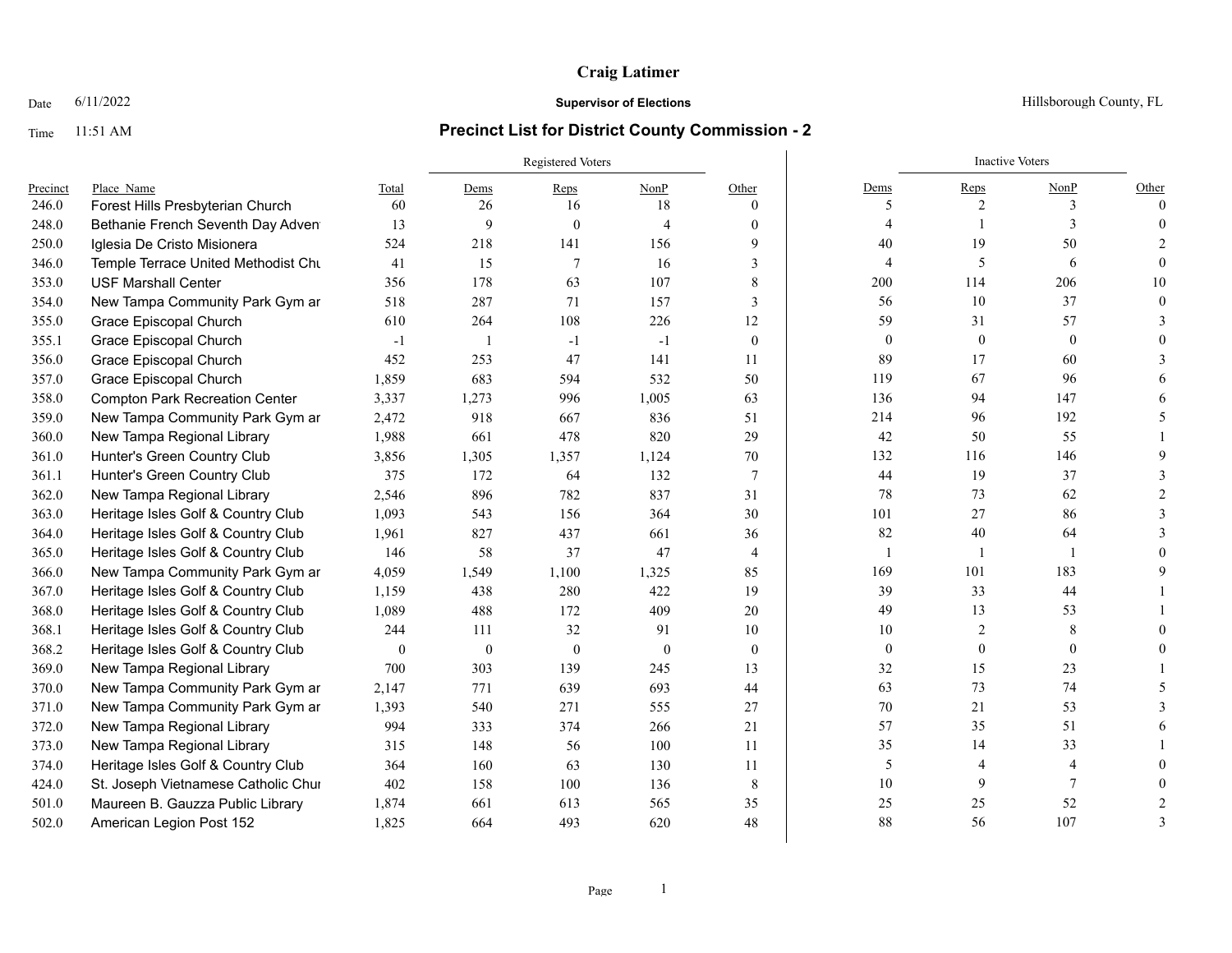### Date  $6/11/2022$  Hillsborough County, FL

|          |                                        |       |       | <b>Registered Voters</b> |       |                | <b>Inactive Voters</b> |                |      |          |  |
|----------|----------------------------------------|-------|-------|--------------------------|-------|----------------|------------------------|----------------|------|----------|--|
| Precinct | Place Name                             | Total | Dems  | Reps                     | NonP  | Other          | Dems                   | Reps           | NonP | Other    |  |
| 503.0    | Carrollwood Seventh Day Adventist      | 3,145 | 1,207 | 853                      | 1,043 | 42             | 111                    | 53             | 108  | 5        |  |
| 503.1    | Carrollwood Seventh Day Adventist      | 597   | 224   | 190                      | 178   | 5              | 18                     | 8              | 9    | $\Omega$ |  |
| 504.0    | <b>Plantation Homeowners Clubhouse</b> | 3,401 | 1,462 | 746                      | 1,153 | 40             | 110                    | 48             | 103  |          |  |
| 505.0    | <b>Hope Christian School</b>           | 2,273 | 826   | 645                      | 750   | 52             | $72\,$                 | 53             | 100  |          |  |
| 505.1    | <b>Hope Christian School</b>           | 1,778 | 711   | 431                      | 607   | 29             | 51                     | 25             | 44   |          |  |
| 505.2    | Hope Christian School                  | 421   | 159   | 125                      | 128   | 9              | 10                     | 8              | 4    |          |  |
| 506.0    | Maureen B. Gauzza Public Library       | 1,490 | 365   | 578                      | 517   | 30             | 30                     | 42             | 45   |          |  |
| 507.1    | Maureen B. Gauzza Public Library       | 401   | 143   | 121                      | 134   | 3              | 6                      | 6              | 10   |          |  |
| 509.0    | <b>Carrollwood Cultural Center</b>     | 1,470 | 487   | 531                      | 420   | 32             | 30                     | 24             | 43   |          |  |
| 509.1    | <b>Carrollwood Cultural Center</b>     | 410   | 144   | 137                      | 126   | 3              | 10                     | $\overline{7}$ | 11   |          |  |
| 510.0    | St Paul Catholic Church                | 2,119 | 739   | 856                      | 495   | 29             | 71                     | 51             | 64   |          |  |
| 510.1    | St Paul Catholic Church                | 125   | 28    | 50                       | 46    | -1             |                        | $\mathbf{0}$   | -1   |          |  |
| 510.2    | St Paul Catholic Church                | 86    | 24    | 47                       | 14    | $\overline{1}$ | $\mathbf{1}$           | $\mathbf{0}$   | 3    |          |  |
| 511.0    | <b>Carrollwood Cultural Center</b>     | 2,728 | 1,079 | 768                      | 836   | 45             | 115                    | 36             | 89   |          |  |
| 511.1    | <b>Carrollwood Cultural Center</b>     | 247   | 82    | 86                       | 74    | 5              | 5                      | $\overline{2}$ | 3    |          |  |
| 511.2    | <b>Carrollwood Cultural Center</b>     | 57    | 14    | 23                       | 20    | $\mathbf{0}$   |                        | $\overline{4}$ |      |          |  |
| 512.0    | Maureen B. Gauzza Public Library       | 1,407 | 435   | 452                      | 487   | 33             | 48                     | 45             | 62   |          |  |
| 513.0    | Village Presbyterian Church            | 968   | 314   | 422                      | 209   | 23             | 19                     | 31             | 14   |          |  |
| 514.0    | <b>Bible Based Fellowship Church</b>   | 1,639 | 590   | 663                      | 356   | 30             | 39                     | 44             | 39   |          |  |
| 515.0    | Maureen B. Gauzza Public Library       | 676   | 205   | 216                      | 233   | 22             | 22                     | 36             | 41   |          |  |
| 516.0    | Carrollwood Baptist Church             | 2,370 | 865   | 828                      | 618   | 59             | 63                     | 55             | 46   |          |  |
| 517.0    | Northdale Regional Park & Recreatio    | 1,234 | 419   | 455                      | 336   | 24             | 62                     | 41             | 54   |          |  |
| 517.1    | Northdale Regional Park & Recreatio    | 619   | 208   | 237                      | 168   | 6              | 11                     | 17             | 15   |          |  |
| 518.0    | Keystone Bible Church                  | 770   | 168   | 443                      | 151   | 8              | 10                     | 14             | 8    |          |  |
| 519.0    | <b>Bible Based Fellowship Church</b>   | 1,207 | 462   | 350                      | 378   | 17             | 32                     | 26             | 30   |          |  |
| 519.1    | <b>Bible Based Fellowship Church</b>   | 767   | 259   | 267                      | 225   | 16             | 11                     | 15             | 15   |          |  |
| 519.2    | <b>Bible Based Fellowship Church</b>   | 255   | 55    | 121                      | 77    | 2              | $\overline{2}$         | 9              | 11   |          |  |
| 520.0    | Country Place Park                     | 624   | 214   | 190                      | 209   | 11             | 11                     | 10             | 13   |          |  |
| 520.1    | Country Place Park                     | 502   | 203   | 148                      | 146   | 5              | 13                     | 11             | 10   |          |  |
| 521.0    | Country Place Park                     | 2,315 | 794   | 791                      | 686   | 44             | 54                     | 35             | 38   |          |  |
| 521.1    | <b>Country Place Park</b>              | 439   | 130   | 168                      | 138   | 3              | 12                     | 6              | 8    |          |  |
| 521.2    | <b>Country Place Park</b>              | 181   | 76    | 49                       | 55    |                | 3                      |                | 3    |          |  |
| 522.0    | St Marks Episcopal Church              | 1,355 | 424   | 518                      | 388   | 25             | 19                     | 29             | 22   |          |  |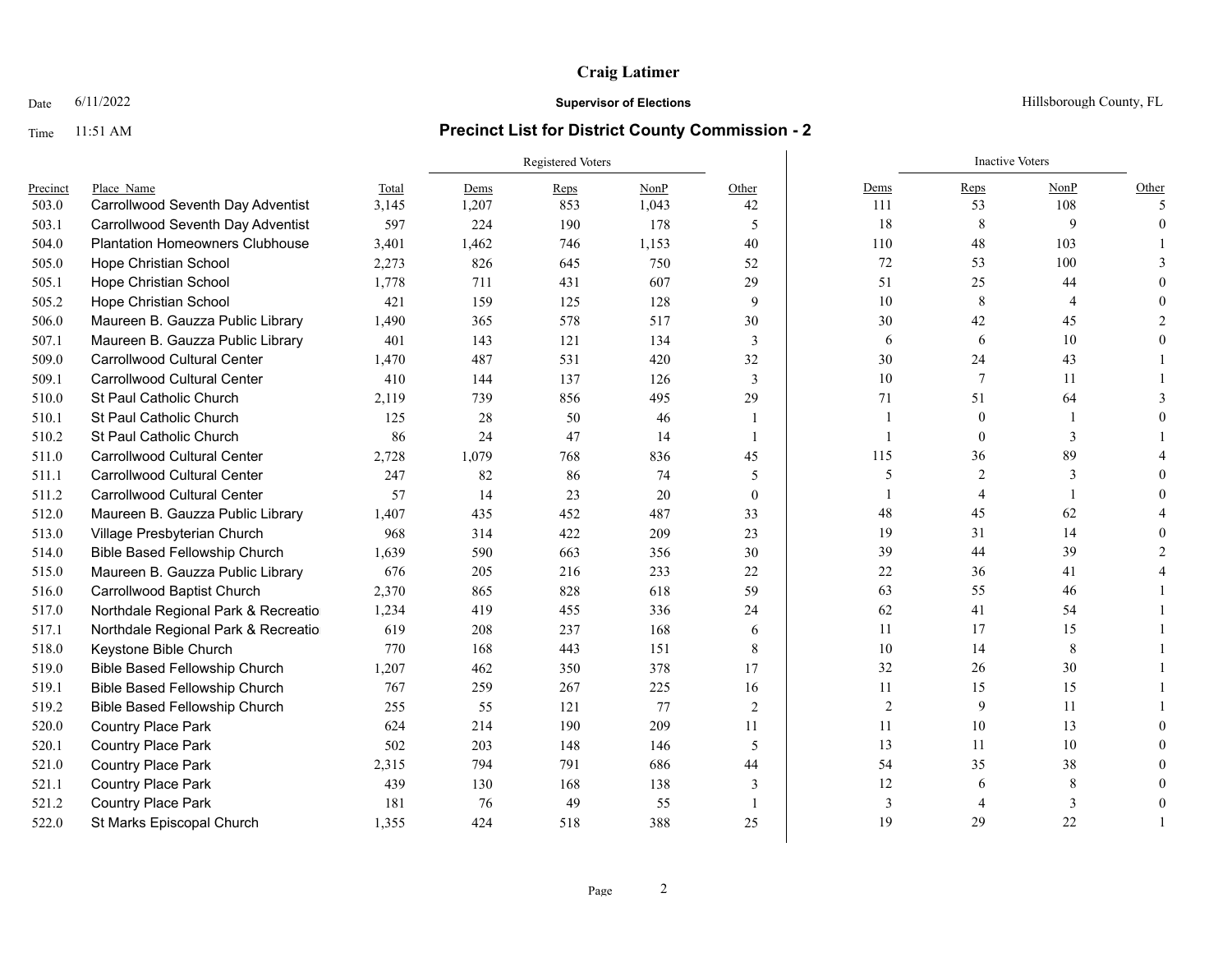### Date  $6/11/2022$  Hillsborough County, FL

|          |                                        |              |              | Registered Voters |          | <b>Inactive Voters</b> |                |              |                  |                          |
|----------|----------------------------------------|--------------|--------------|-------------------|----------|------------------------|----------------|--------------|------------------|--------------------------|
| Precinct | Place Name                             | Total        | Dems         | Reps              | NonP     | Other                  | Dems           | Reps         | NonP             | Other                    |
| 523.0    | St Marks Episcopal Church              | 3,715        | 1,324        | 1,189             | 1,137    | 65                     | 136            | 96           | 116              | $\overline{4}$           |
| 524.0    | Carrollwood Baptist Church             | 1,505        | 544          | 459               | 477      | 25                     | 34             | 24           | 33               |                          |
| 524.1    | Carrollwood Baptist Church             | 199          | 85           | 59                | 51       | $\overline{4}$         | 5              | $\Omega$     | 3                |                          |
| 524.2    | Carrollwood Baptist Church             | $\mathbf{0}$ | $\mathbf{0}$ | $\theta$          | $\theta$ | $\theta$               | $\mathbf{0}$   | $\mathbf{0}$ | $\theta$         |                          |
| 525.0    | Faith Family Worship Center            | 3,744        | 1,229        | 1,411             | 1,039    | 65                     | 92             | 101          | 93               |                          |
| 525.1    | Faith Family Worship Center            | 157          | 45           | 69                | 39       | $\overline{4}$         | $\overline{3}$ | 4            | 4                |                          |
| 526.0    | Ed Radice Sports Complex Baseball      | 1,621        | 433          | 732               | 426      | 30                     | 20             | 37           | 38               |                          |
| 527.0    | Philippine Art and Cultural Foundation | 6,017        | 1,595        | 2,466             | 1,836    | 120                    | 118            | 162          | 144              |                          |
| 528.0    | Keystone Recreation Center             | 2,707        | 588          | 1,433             | 635      | 51                     | 38             | 67           | 43               |                          |
| 528.1    | Keystone Recreation Center             | 87           | 25           | 36                | 25       | 1                      | $\mathbf{0}$   | $\mathbf{1}$ | 2                |                          |
| 529.0    | Journey A Christian Church             | 2,132        | 542          | 1,037             | 524      | 29                     | 27             | 60           | 41               |                          |
| 530.0    | Philippine Art and Cultural Foundatior | 1,595        | 354          | 695               | 505      | 41                     | 35             | 49           | 44               |                          |
| 531.0    | Keystone Bible Church                  | 1,627        | 398          | 790               | 416      | 23                     | 22             | 32           | 25               |                          |
| 532.0    | Journey A Christian Church             | 631          | 133          | 333               | 157      | 8                      | 5              | 17           | 13               |                          |
| 533.0    | All Saints Lutheran Church             | 2,080        | 702          | 764               | 576      | 38                     | 30             | 40           | 53               |                          |
| 533.1    | All Saints Lutheran Church             | 1,333        | 428          | 495               | 389      | 21                     | 60             | 28           | 40               |                          |
| 534.0    | Northdale Golf & Tennis Club           | 1,418        | 585          | 402               | 402      | 29                     | 47             | 28           | 54               |                          |
| 534.1    | Northdale Golf & Tennis Club           | 1,012        | 411          | 240               | 334      | 27                     | 98             | 36           | 73               | 2                        |
| 535.0    | Lake Carlton Arms Apartments           | 2,101        | 834          | 597               | 613      | 57                     | 111            | 85           | 97               | 10                       |
| 536.0    | <b>Grace Family Church</b>             | 749          | 166          | 335               | 238      | 10                     | 9              | 16           | 16               |                          |
| 537.0    | J F Swartsel Masonic Lodge 251         | 811          | 219          | 379               | 202      | 11                     | 11             | 11           | 11               |                          |
| 538.0    | <b>Grace Family Church</b>             | 3,109        | 832          | 1,333             | 893      | 51                     | 60             | 70           | 50               | $\overline{\phantom{1}}$ |
| 539.0    | J F Swartsel Masonic Lodge 251         | 1,474        | 418          | 575               | 454      | 27                     | 19             | 29           | 32               |                          |
| 540.0    | J F Swartsel Masonic Lodge 251         | 1,118        | 272          | 461               | 368      | 17                     | 17             | 24           | 23               |                          |
| 541.0    | <b>Grace Family Church</b>             | 326          | 52           | 171               | 101      | $\overline{2}$         | $\sqrt{2}$     | 9            | $\boldsymbol{7}$ |                          |
| 542.0    | <b>Grace Family Church</b>             | 820          | 221          | 351               | 235      | 13                     | 12             | 17           | 21               |                          |
| 543.0    | Journey A Christian Church             | 1,378        | 412          | 526               | 415      | 25                     | 15             | 22           | 25               |                          |
| 544.0    | Keystone Bible Church                  | 2,211        | 603          | 943               | 615      | 50                     | 48             | 42           | 57               |                          |
| 550.0    | Grace Lutheran Church                  | 941          | 277          | 446               | 198      | 20                     | 17             | 26           | 19               |                          |
| 551.0    | <b>Carrollwood Recreation Center</b>   | 1,879        | 581          | 881               | 391      | 26                     | $22\,$         | 36           | 24               |                          |
| 551.1    | <b>Carrollwood Recreation Center</b>   | 38           | 15           | 11                | 12       | $\theta$               | $\overline{4}$ | $\mathbf{0}$ | 1                |                          |
| 552.0    | <b>Carrollwood Recreation Center</b>   | 1,855        | 674          | 694               | 450      | 37                     | 68             | 36           | 67               |                          |
| 554.0    | Grace Lutheran Church                  | 998          | 322          | 444               | 216      | 16                     | 15             | 24           | 16               | $\mathcal{P}$            |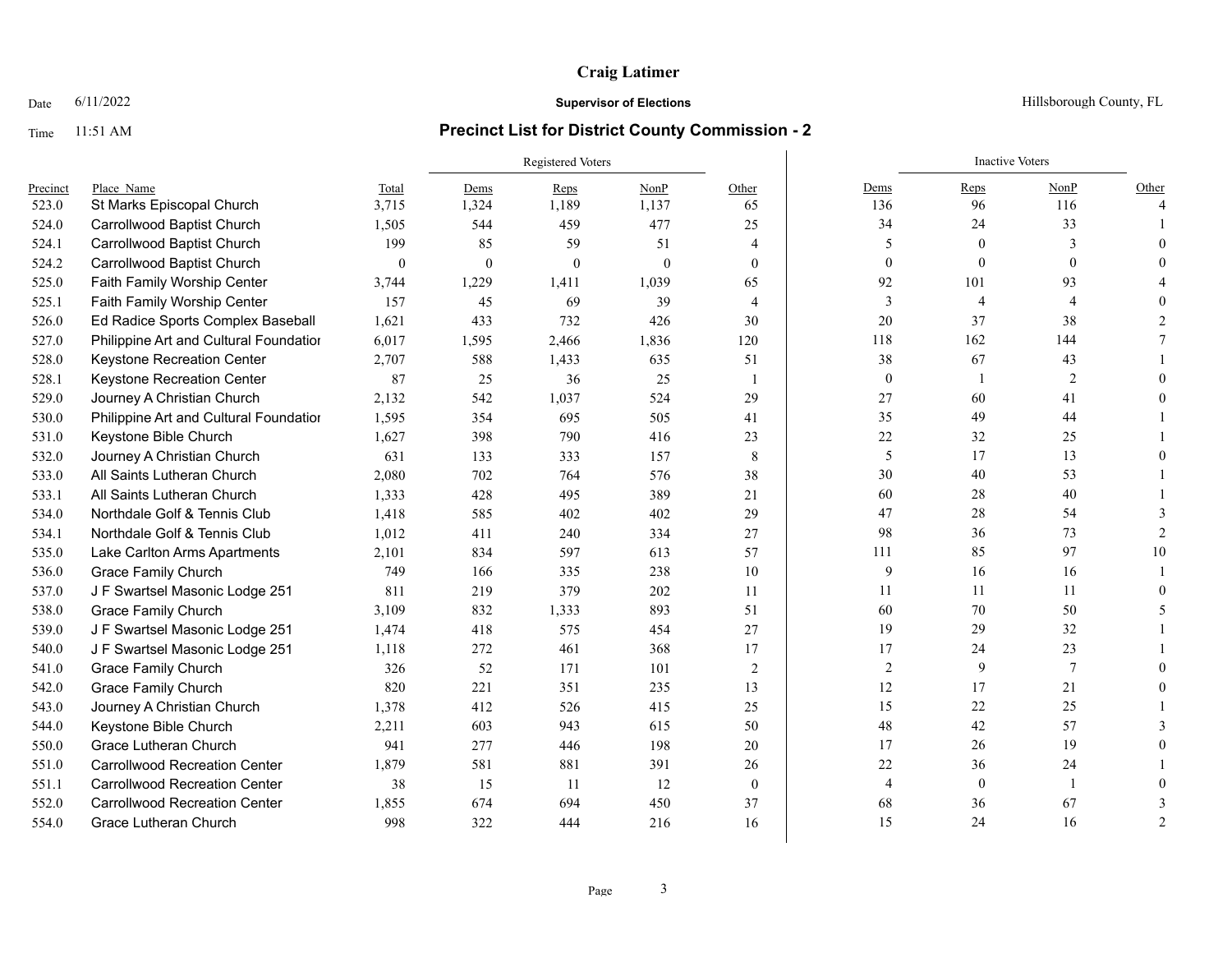### Date  $6/11/2022$  Hillsborough County, FL

|          |                                       |       | Registered Voters |       |       |                 |                | <b>Inactive Voters</b> |                |          |
|----------|---------------------------------------|-------|-------------------|-------|-------|-----------------|----------------|------------------------|----------------|----------|
| Precinct | Place Name                            | Total | Dems              | Reps  | NonP  | Other           | Dems           | Reps                   | NonP           | Other    |
| 555.0    | Mission Hill Church Lake Carroll Cam  | 1,080 | 430               | 362   | 270   | 18              | 40             | 32                     | 22             |          |
| 557.0    | Roy Haynes Park                       | 2,155 | 842               | 619   | 653   | 41              | 129            | 50                     | 111            |          |
| 561.0    | Concordia Village                     | 306   | 125               | 140   | 40    | $\overline{1}$  | $\overline{7}$ | 10                     | 3              | $\Omega$ |
| 562.0    | University Area Community Center      | 3,530 | 1,860             | 474   | 1,091 | 105             | 615            | 195                    | 540            | 24       |
| 565.0    | Boy Scouts of America, GTBAC          | 408   | 181               | 72    | 148   | $7\phantom{.0}$ | 54             | 15                     | 39             |          |
| 567.0    | University Area Community Center      | 2,177 | 1,050             | 341   | 746   | 40              | 203            | 42                     | 175            |          |
| 569.0    | Buchanan Baptist Church               | 1,912 | 731               | 661   | 491   | 29              | 93             | 43                     | 68             |          |
| 569.1    | <b>Buchanan Baptist Church</b>        | 660   | 238               | 214   | 198   | 10              | 12             | 9                      | 17             |          |
| 571.0    | <b>Celebration Church</b>             | 1,773 | 754               | 497   | 493   | 29              | 126            | 47                     | 110            |          |
| 571.1    | <b>Celebration Church</b>             | 112   | 43                | 38    | 29    | $\overline{2}$  | 3              | 3                      | $\overline{2}$ |          |
| 573.0    | Boy Scouts of America, GTBAC          | 312   | 135               | 69    | 105   | 3               | 49             | 36                     | 32             |          |
| 574.0    | Lake Magdalene United Methodist Ch    | 1,580 | 567               | 609   | 376   | 28              | 39             | 22                     | 35             |          |
| 574.1    | Lake Magdalene United Methodist Cr    | 892   | 333               | 269   | 265   | 25              | 44             | 15                     | 64             |          |
| 574.2    | Lake Magdalene United Methodist Cr    | 124   | 42                | 51    | 28    | 3               | 6              | 3                      | $\mathfrak{2}$ |          |
| 575.0    | Tampa Covenant Church                 | 1,784 | 607               | 701   | 449   | 27              | 42             | 34                     | 43             |          |
| 575.1    | Tampa Covenant Church                 | 223   | 77                | 79    | 65    | $\overline{2}$  | $\overline{4}$ | 7                      | 4              |          |
| 575.2    | Tampa Covenant Church                 | 145   | 45                | 62    | 33    | 5               | $\overline{2}$ | 3                      | $\overline{2}$ |          |
| 575.3    | Tampa Covenant Church                 | 77    | 34                | 26    | 17    | $\theta$        | $\mathbf{0}$   | $\mathbf{0}$           | $\theta$       |          |
| 577.0    | Jimmie B. Keel Regional Library       | 2,368 | 806               | 861   | 662   | 39              | 106            | 49                     | 102            |          |
| 577.1    | Jimmie B. Keel Regional Library       | 1,289 | 514               | 335   | 420   | 20              | 32             | 15                     | 28             |          |
| 577.2    | Jimmie B. Keel Regional Library       | 329   | 97                | 124   | 106   | $\overline{2}$  | 3              | 5                      | 5              |          |
| 578.0    | Jimmie B. Keel Regional Library       | 1,722 | 570               | 672   | 455   | 25              | 84             | 51                     | 48             |          |
| 579.0    | Celebration Church                    | 2,617 | 744               | 1,245 | 573   | 55              | 58             | 64                     | 53             |          |
| 581.0    | New Tampa Baptist Church              | 1,725 | 666               | 508   | 525   | 26              | 116            | 61                     | 109            |          |
| 583.0    | Lake Forest HOA Inc Clubhouse         | 1,601 | 697               | 392   | 482   | 30              | 117            | 44                     | 92             |          |
| 584.0    | Lake Forest HOA Inc Clubhouse         | 1,114 | 521               | 225   | 340   | 28              | 99             | 38                     | 84             |          |
| 585.0    | Community of Christ Church            | 2,279 | 708               | 929   | 608   | 34              | $40\,$         | 50                     | 49             |          |
| 585.1    | <b>Community of Christ Church</b>     | 371   | 117               | 148   | 100   | 6               | $\overline{2}$ | $\overline{4}$         | 6              |          |
| 586.0    | University Area Community Center      | 299   | 177               | 37    | 74    | 11              | 51             | 16                     | 40             |          |
| 587.0    | River Of Life Church                  | 2,689 | 844               | 1,192 | 613   | 40              | 52             | 65                     | 54             | 3        |
| 589.0    | First United Methodist Church of Lutz | 2,250 | 593               | 966   | 657   | 34              | 42             | 49                     | 74             |          |
| 591.0    | First United Methodist Church of Lutz | 3,406 | 881               | 1,681 | 787   | 57              | 64             | 83                     | 71             |          |
| 591.1    | First United Methodist Church of Lutz | 179   | 47                | 102   | 27    | 3               | Δ              | $\overline{7}$         | 3              | $\Omega$ |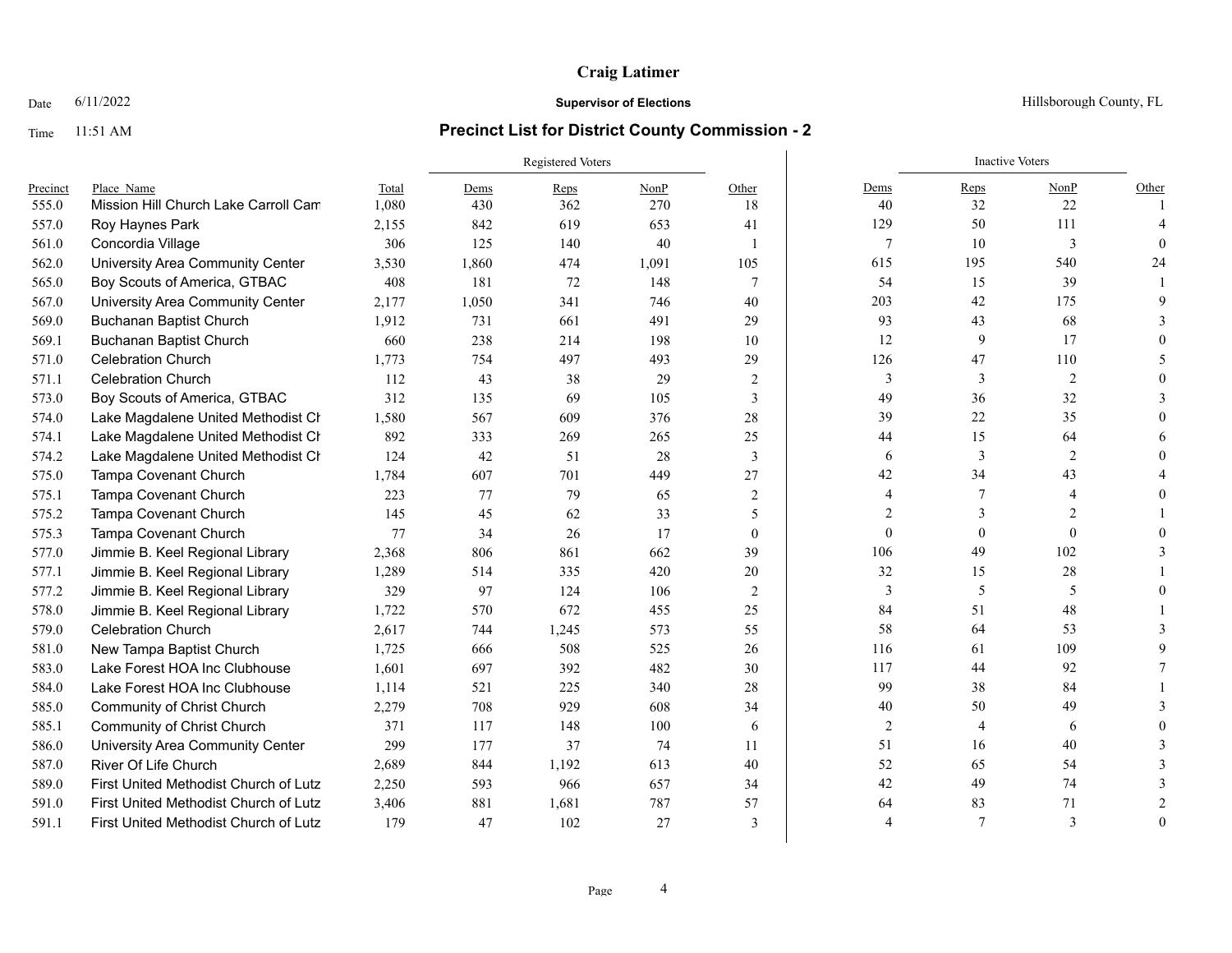### Date  $6/11/2022$  Hillsborough County, FL

|          |                                           |       | Registered Voters |                |                |                  |                | <b>Inactive Voters</b> |                |          |
|----------|-------------------------------------------|-------|-------------------|----------------|----------------|------------------|----------------|------------------------|----------------|----------|
| Precinct | Place Name                                | Total | Dems              | Reps           | NonP           | Other            | Dems           | Reps                   | NonP           | Other    |
| 591.2    | First United Methodist Church of Lutz     | 110   | 23                | 64             | 20             | 3                | $\overline{0}$ | $\overline{c}$         | 3              | $\Omega$ |
| 595.0    | Lutz Civic Center                         | 2,793 | 745               | 1,304          | 700            | 44               | 47             | 54                     | 53             |          |
| 595.1    | Lutz Civic Center                         | 429   | 112               | 186            | 124            | 7                | 5              | 9                      | 3              |          |
| 622.0    | Grace Family Church Temple Terrace        | 1,002 | 530               | 166            | 287            | 19               | 44             | 13                     | 29             |          |
| 622.1    | Grace Family Church Temple Terrace        |       | $\boldsymbol{0}$  |                | $\mathbf{0}$   | $\overline{0}$   | $\mathbf{0}$   | $\mathbf{0}$           | $\mathbf{0}$   |          |
| 625.0    | Unitarian Universalist Church             | 633   | 278               | 169            | 174            | 12               | 28             | 9                      | 23             |          |
| 626.0    | Temple Terrace Presbyterian Church        | 1,140 | 550               | 215            | 348            | 27               | 59             | 27                     | 43             |          |
| 627.0    | Unitarian Universalist Church             | 545   | 202               | 105            | 232            | 6                | 29             | 16                     | 42             |          |
| 629.0    | First Missionary Baptist Church of Se     | 1,824 | 728               | 494            | 570            | 32               | 49             | 38                     | 42             |          |
| 633.2    | Fellowship Baptist Church                 | 20    | 6                 | 9              | $\overline{4}$ | $\mathbf{1}$     | $\overline{0}$ | $\mathbf{1}$           | $\mathbf{0}$   |          |
| 635.0    | <b>Sterling Heights Recreation Center</b> | 3,576 | 1,442             | 1,033          | 1,024          | 77               | 96             | 84                     | 132            |          |
| 636.0    | <b>Sterling Heights Recreation Center</b> | 427   | 157               | 153            | 109            | 8                | 8              | 7                      | 13             |          |
| 637.0    | <b>Sterling Heights Recreation Center</b> | 68    | 46                | 8              | 14             | 0                |                | 3                      | 6              |          |
| 638.0    | Fellowship Baptist Church                 | 276   | 68                | 134            | 68             | 6                |                | 13                     | 6              |          |
| 640.0    | <b>Sterling Heights Recreation Center</b> | 562   | 260               | 149            | 148            | 5                | 44             | 25                     | 36             |          |
| 641.0    | <b>Hillel Jewish Student Center</b>       | 1,588 | 838               | 209            | 517            | 24               | 189            | 36                     | 154            |          |
| 643.0    | <b>Hillel Jewish Student Center</b>       | 643   | 333               | 76             | 218            | 16               | 87             | 13                     | 38             |          |
| 651.0    | Temple Terrace Presbyterian Church        | 2,320 | 1,129             | 557            | 594            | 40               | 158            | 48                     | 102            |          |
| 652.0    | Orange River Estates HOA Clubhous         | 1,494 | 695               | 342            | 431            | 26               | 50             | 21                     | 48             |          |
| 653.0    | <b>Woodmont Clubhouse</b>                 | 1,773 | 704               | 596            | 436            | 37               | 45             | 32                     | 46             |          |
| 655.0    | St Catherine's Episcopal Church           | 2,018 | 831               | 673            | 480            | 34               | 65             | 31                     | 55             |          |
| 656.0    | St Catherine's Episcopal Church           | 577   | 323               | 106            | 134            | 14               | 23             | 9                      | 18             |          |
| 657.0    | Fowler Avenue Baptist Church              | 1,426 | 616               | 401            | 379            | 30               | 55             | 37                     | 58             |          |
| 658.0    | Unitarian Universalist Church             | 1,455 | 753               | 226            | 450            | 26               | 132            | 54                     | 118            |          |
| 658.1    | Unitarian Universalist Church             |       |                   | $\overline{0}$ | $\overline{0}$ | $\mathbf{0}$     | $\mathbf{0}$   | $\boldsymbol{0}$       | 1              |          |
| 659.0    | <b>Family Recreation Complex</b>          | 1,312 | 517               | 472            | 293            | 30               | 69             | 27                     | 50             |          |
| 660.0    | <b>Family Recreation Complex</b>          | 102   | 41                | 19             | 40             | 2                |                | $\mathbf{0}$           | $\overline{0}$ |          |
| 661.0    | <b>Woodmont Clubhouse</b>                 | 1,479 | 747               | 363            | 348            | 21               | 76             | $30\,$                 | 51             |          |
| 661.1    | <b>Woodmont Clubhouse</b>                 | 99    | 55                | 12             | 32             | $\boldsymbol{0}$ | 1              | $\mathbf{1}$           | $\mathbf{1}$   |          |
| 662.0    | Fowler Avenue Baptist Church              | 686   | 302               | 190            | 186            | 8                | 31             | 21                     | 24             |          |
| 671.0    | St Mark the Evangelist Catholic Chure     | 3,549 | 1,328             | 1,093          | 1,065          | 63               | 130            | 105                    | 135            |          |
| 671.1    | St Mark the Evangelist Catholic Chure     | 1,558 | 606               | 367            | 559            | 26               | 57             | 56                     | 91             |          |
| 671.2    | St Mark the Evangelist Catholic Chure     | 1,192 | 449               | 243            | 481            | 19               | 33             | 23                     | 45             |          |